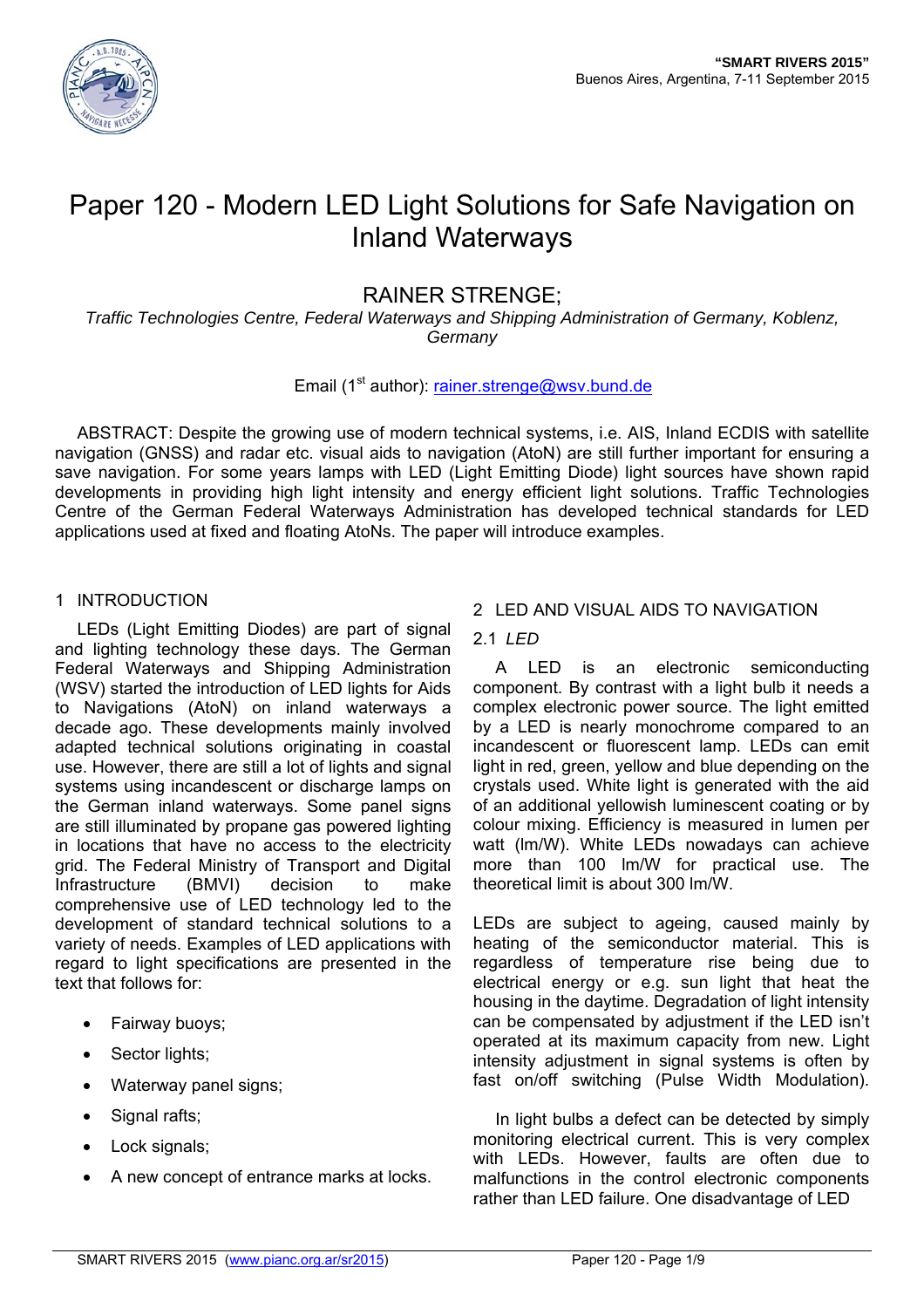

lamps is that the entire light often needs replacing and proper disposal if it fails.

## 2.2 *Relevant standards for AtoN lights*

The general framework for visual Aton's is laid down in the UN ECE Resolution No. 59 "Guideline for Waterway Signs and Marking" and the UN ECE Resolution No. 22 "SIGNI - Signs and Signals on Inland Waterways". International and national traffic regulations such as the River Rhine Shipping Police Ordinance of the Central Commission for Navigation on the Rhine (CCNR) also include general descriptions of AtoNs.

More technical information is given in the recommendations of IALA (International Association of Marine Aids to Navigation and Lighthouse Authorities). However, supplementary information is often needed on light engineering specifications. Road traffic signage rules have proven useful. The LED applications described later in this document are in accordance with:

- IALA Recommendation E-200 On Marine Signal Lights (Parts 1 to 4);
- European Standard EN 12899 1:2007 (Fixed, vertical road traffic signs).

Other guidelines and specifications must of course be observed in the technical realisation of light signal systems, including those concerning designing means of setting such systems up, electromagnetic compatibility and safety aspects.

## 2.3 *Light engineering specifications*

## *2.3.1 Lights*

 $\overline{a}$ 

*The photometric* luminous intensity in candela is used to technically specify a navigational lantern. Photometric luminous intensity is the currently quantifiable light intensity of a light. For luminous range calculation the effective light intensity is used. This factor takes into account visual weakening caused by flashing or operating factors that reduce the intensity, such as dirt or degradation. The luminous range of a signal light is determined using the IALA1-Rec. E-200, Part 2 - Calculation, Definition and Notation of Luminous Range procedure. This only applies to signal lights the observer sees in point form. For the design of a

signal light the meteorological visibility and background illuminance is of importance. Examples are given in figure 1.

| <b>Background</b><br>illumination                                                             | None                                                                                                        | Moderate                                                                                                | Considerable                                                                                                           |
|-----------------------------------------------------------------------------------------------|-------------------------------------------------------------------------------------------------------------|---------------------------------------------------------------------------------------------------------|------------------------------------------------------------------------------------------------------------------------|
| <b>Required</b><br>illuminous<br>intensity<br>at the eye<br>of the<br>observer,<br>$E_t$ [lx] | $E_t$ = 2*10 <sup>-7</sup> lx<br>For lighted<br>buoys and<br>fixed lights<br>without<br>background<br>light | $E_t$ = 2*10 <sup>-6</sup> lx<br>For all lights<br>with moderate<br>background<br>illumination,<br>city | $E_t$ = 2*10 <sup>-5</sup> lx<br>For all lights with<br>considerable<br>background<br>illumination.<br>industrial area |
| <b>Effective</b><br>light<br>intensity<br>[cd]                                                | Luminous range [m]                                                                                          |                                                                                                         |                                                                                                                        |
| 1                                                                                             | 1760                                                                                                        | 650                                                                                                     | 220                                                                                                                    |
| $\mathbf 2$                                                                                   | 2 300                                                                                                       | 890                                                                                                     | 300                                                                                                                    |
| 5                                                                                             | 3 2 1 0                                                                                                     | 1 3 2 0                                                                                                 | 470                                                                                                                    |
| 10                                                                                            | 4 0 5 0                                                                                                     | 1760                                                                                                    | 650                                                                                                                    |
| 20                                                                                            | 5010                                                                                                        | 2 3 0 0                                                                                                 | 890                                                                                                                    |

Figure 1: Luminous ranges for a given meteorological visibility of 11 km

The design of a signal includes the required light distribution in horizontal and vertical directions. A vertical light distribution for specifying omnidirectional light of a buoy lantern is given in figure 2.



Figure 2: Vertical light distribution of a buoy lantern (the graph defines min. values of light intensity)

In addition maximum intensity must be defined in order to avoid glare. The half-peak divergence angle is of practical value and is defined as the angle at which the luminous intensity equals half of its maximum value. Isocandela graphs (a line joining points that have the same luminous intensity) are another way of specifying two-dimensional not symmetrical complex light distributions, e.g. in specifying signal lanterns for use at locks.

Permissible light colours are specified in ranges (x-, y coordinates) within the standard colour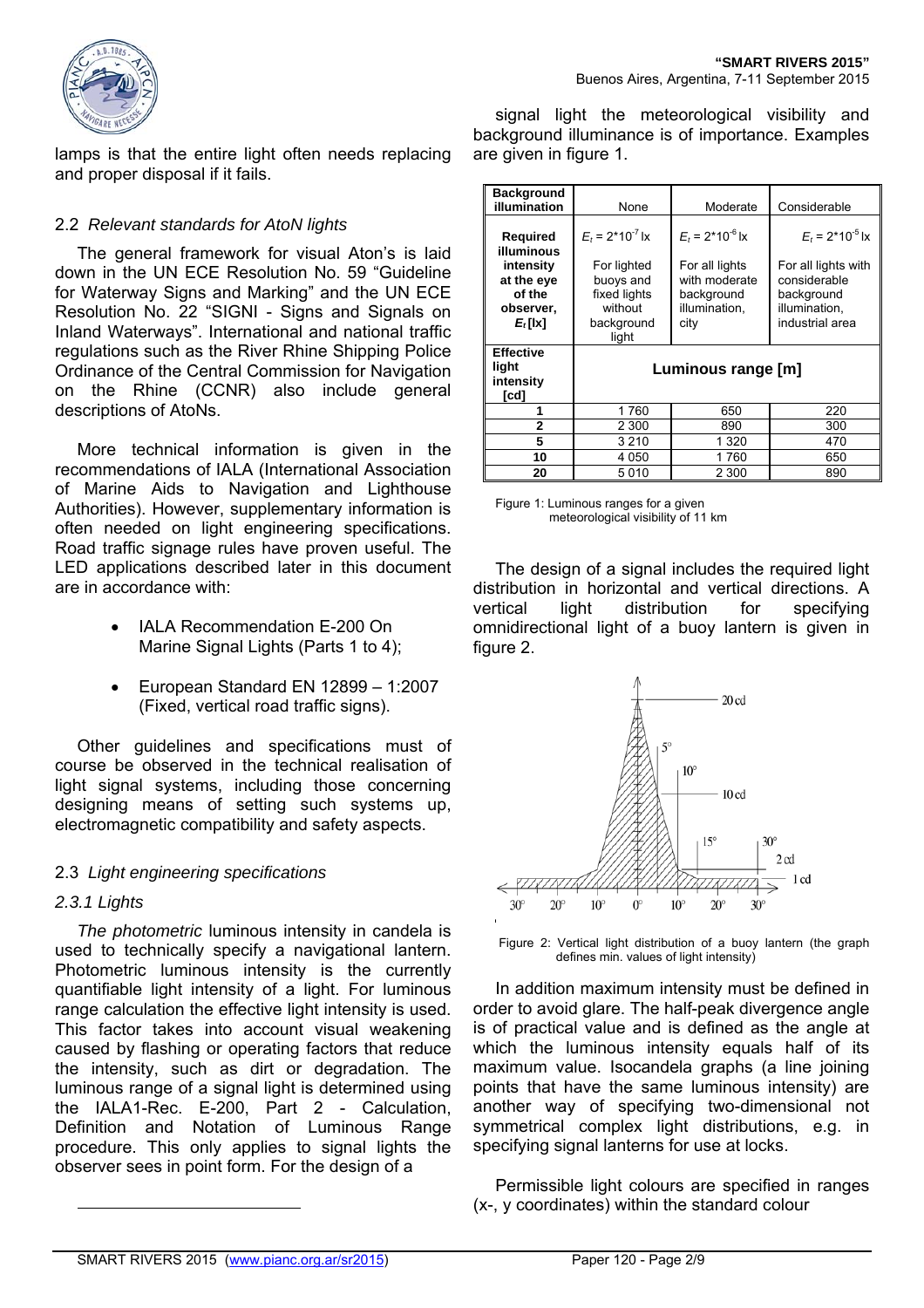

triangle per ISO 11664 / CIE S 014. Figure 3 indicates the chromaticity range specified for white, yellow, red and green according to IALA Rec. E 200- 1.



Figure 3: IALA allowed chromaticity areas for red, green and white colours

#### *2.3.2 Illuminated signs*

The perceptible brightness of a self-illuminated waterway sign is quantified by its luminance (brilliance). If the sign is lighted by a lamp then illuminance measured in lux is used. The required brightness a panel sign needs depends on ambient brightness and the intensity of competing lights. For this reason EN 12899 includes brightness classes. The Illumination should be uniform in order to avoid that parts of the sign may be invisible, figure 4. Uniformity is defined as the ratio of the lowest to the highest measured luminance/Illuminance.



#### Figure 4: examples of waterway signs showing low uniformity of illumination

To ensure that the colours of the signs are not falsified by the illumination, the required colour temperature of the LEDs should be approx. 4000 K (neutral white).

#### 3 LED APPLICATIONS

#### 3.1 *Fairway buoys*

Fairway buoys are good detectible by ships radar. Light buoys are hence only to be found on the 7.350 km German inland waterways where they're really needed. There are only about 60 lighted buoys.

One project deals with the mountainous Rhine (Loreley rock) with high demands on navigation due to strong currents and narrow channels. There was a need to mark the bifurcation at the Geisenruecken fairway and other parts of the navigable channel with lighted buoys. The standard oval polyethylene plastic buoys that have proven themselves in the strong currents here are to be modified so that solar LED systems can be installed on them, figure 5.

Specifications for a lantern with solar power and batteries were developed based on the IALA Guideline No. 1064 "On Integrated Power Systems Lanterns (Solar LED Lanterns". The system allows 20 days operation without charging by sunlight.

A luminous range of 3,000 m is adequate in view of the geographical conditions and to avoid glare. The photometric light intensity for red and green lanterns is 10 cd (iso phase light) and 20 cd (continuous light) for white used to mark the channel split. The half peak divergence angle is 10 degrees so that buoys tilted by the current are still easily identifiable.



Figure 5: Standard PE oval buoy with lantern, solar power box and integrated radar reflector, positioning of the 335 kg buoy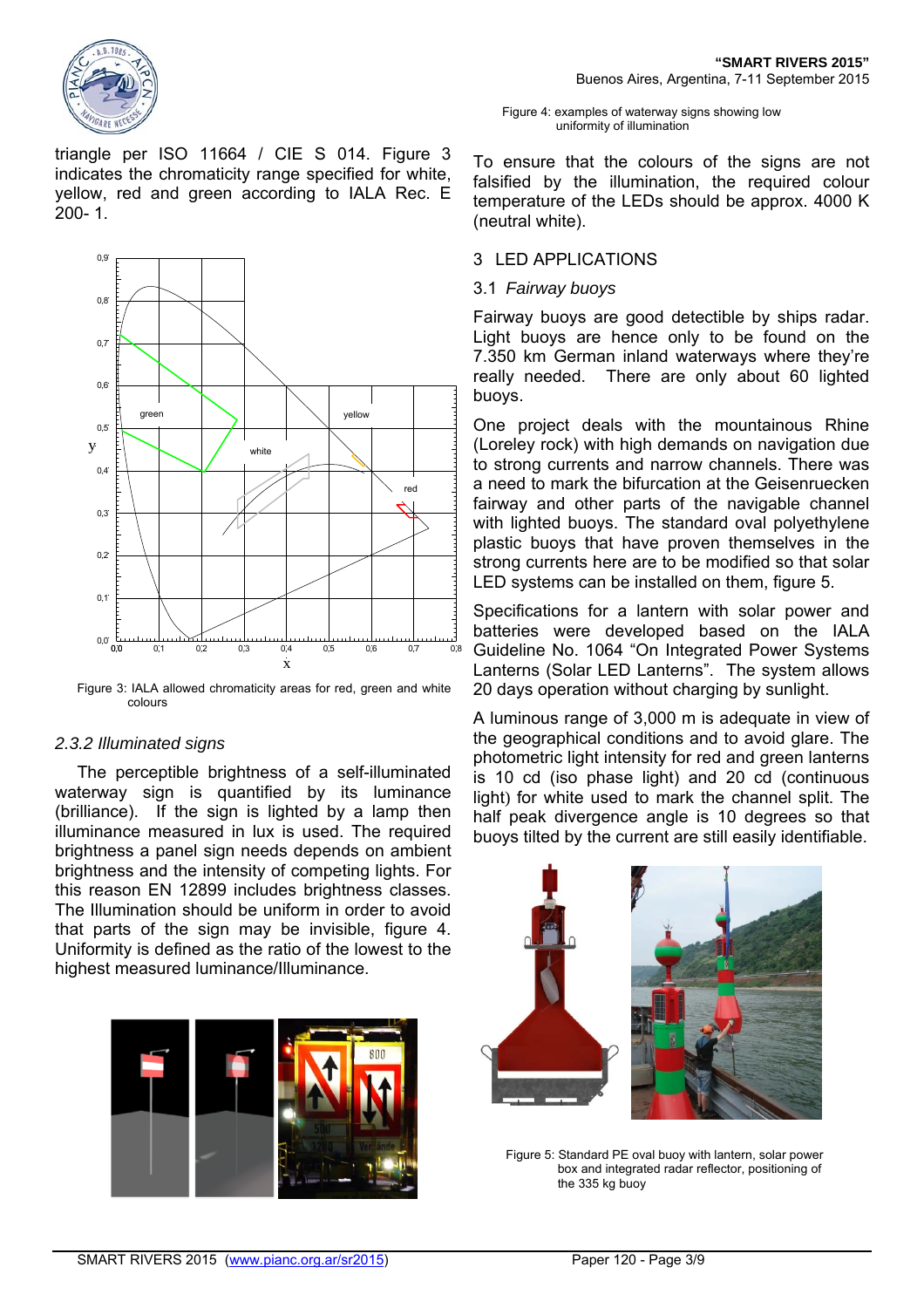

The Lanterns are automatically activated by an astronomical clock or dimmer switch. The lanterns can be remotely controlled for testing purposes and for monitoring to record operating data such as the battery charge status. Buoy position is automatically determined and recorded by GPS sensor. If a buoy leaves its position an alarm is generated and transmitted via SMS. The extent to which the sensor system could be expanded to detect and notify collisions is currently being tested. This is of particular importance here due to buoys often being overrun by ships. With regard to work safety aspects the safe handling when placing and removing the buoys is an important requirement.

## 3.2 *Sector lights*

Sector lights are rarely in use on inland waterway. A sector light is a fixed installation that shows strictly limited horizontal angle light beams to guide shipping in a safe channel. Sector lights have been in use for years on lakes near Berlin. Red, green and white LEDs provide the light for marking the sectors. Figure 6 shows the Schmoeckwitz light that is now equipped with a LED standard device available on the market. The photometric light intensity and sector angles were specified. Sector angles were set in the laboratory. There are adjustment means on the masts to make installation easy and safe. The system includes a photo voltaic energy supply.



 Figure 6: LED Sector light with photo voltaic system mounted on a mast, nautical range: 1700 m, sector angles: 1°-5°

#### 3.3 *Waterway panel signs*

Panel signs on inland waterways are for traffic regulation, information and warnings to shipping. Important ones are illuminated at night.

#### 3.3.1 *Illuminated waterway panel signs*

For many years the illumination was electrically powered by 36-40 W fluorescent lamps where electricity was available or for temporary use, e.g. marking of construction areas. The panels were illuminated using propane gas driven lamps. 500 of such signs are currently in use. However, the industry does not support this technology anymore and spare parts are no longer available for them. Work safety standards for propane gas equipment are rigorous and require regular training and refresher courses. Switching to LED and photo voltaic power supply will reduce maintenance and repair costs.

In the course of developing the requirements for a standard LED lamp the relevant light designing parameters were determined in laboratory tests. The illumination requirements were than specified according to EN 12899. Two intensity classes depending on energy supply and background light level have been laid down.

A European wide call for tender led to the product that is shown in figure 7.



Figure 7: Illumination of a panel sign with LED lantern, right picture: LED light compared with fluorescent lamp

The chosen LED lantern is robust and lightweight. A good combination of LEDs and lenses enables a bright and even uniform illumination of large panel signs. The lantern is specified to have a guaranteed service life time of at least ten years. During this period illumination should remain even, colour temperature remains in the permissible range and the illuminance not be less than 70% of the specified value. Technical data are listed in figure 8.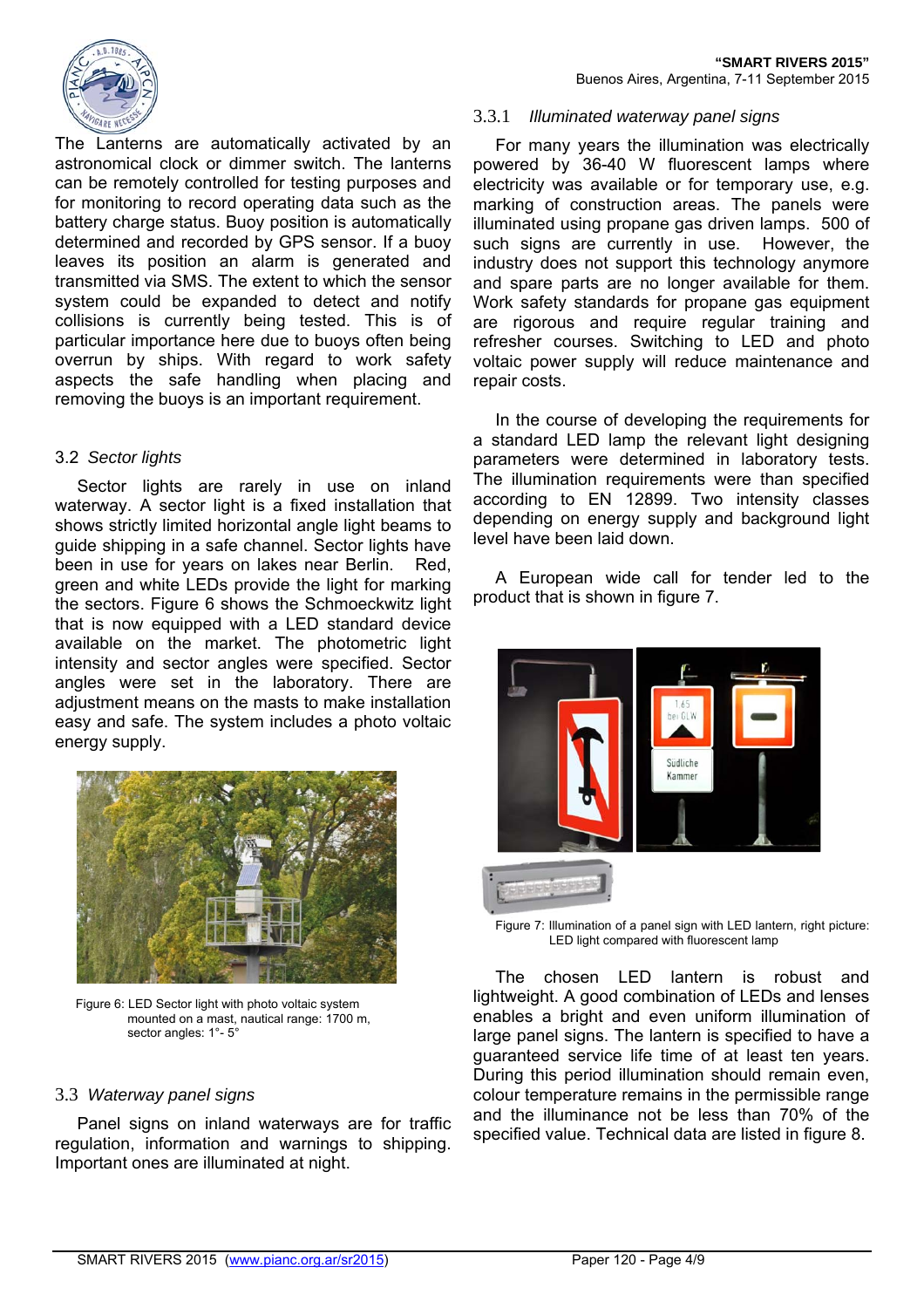

| <b>Standard LED lantern</b>      |                  |                  |                                    |  |  |
|----------------------------------|------------------|------------------|------------------------------------|--|--|
| Voltage                          | 230 V<br>AC      | 12V<br>DC        | 12V<br>DC                          |  |  |
| <b>Power</b>                     | 20 W             | 6 W              | 10 W                               |  |  |
| Luminous flux                    | 1250 lm          | 450 lm           | 650 lm                             |  |  |
| Colour<br>temperature            | Neutral<br>white | Neutral<br>white | Neutral<br>white                   |  |  |
| Connection to<br>electricity net | ves              | No               | No                                 |  |  |
| Remark                           | Standard         | Standard         | high<br>Background<br>illumination |  |  |

Figure 8: Technical data of standard LED lantern

The lanterns are usually mounted on a panel sign extension. For large panels two lanterns can be used. Figure 9 shows the mechanical construction for a mobile system used for temporary marking and a stationary system.



Figure 9: Mobile (left picture) and stationary panel sign systems

Energy supply is based on solar power with lead gel storage batteries. Mobile systems for temporary marking have no solar panels. Sets of lead gel storage batteries supply the energy needed and are replaced when drained. Tests of lithium-ion rechargeable batteries are currently being held; they are lighter and have higher storage capacity but charging them is more complex technically. Fuel cells have also shown up well in trials. Their use has, however, been postponed for work safety reasons.

## 3.3.2 *Waterway panel signs with internal illumination*

At some bridge building sites panel signs with internal illumination are used to avoid disrupting the architectural appearance, Figure 10.



Figure 10: Available internal lighted panel sign

There are two different technical types of internally lit panel signs available:

- a) Full back lighting with white LEDs, the colour of the backlit surface is entirely due at night to the colouring of panel sign foil;
- b) Back lighting coloured surface elements with LEDs of the same light colour.



Figure 11: Internal lighted panels at Rhine Bridge

Back lighting makes outstandingly good visual characteristics that yield high visibility at long ranges, Figure 10. The arrangement of the LEDs must suit the panel signs concerned; every picture thus needs its own design. The lights specification is in accordance with EN 12899, Figure 12.

| Light design for internal lighted panels |                                          |            |  |  |  |
|------------------------------------------|------------------------------------------|------------|--|--|--|
| colour                                   | $L_{\text{mittel}}$ [cd/m <sup>2</sup> ] | uniformity |  |  |  |
| white                                    | 120                                      | $\geq 1/3$ |  |  |  |
| vellow                                   | 60                                       | $\geq 1/3$ |  |  |  |
| red                                      |                                          | $\geq 1/3$ |  |  |  |

Figure 12: Photometric specification of internal lighted panels

High costs are a disadvantage in both types. The entire panel sign has to be replaced if there's a defect. Experiences show a service life time of about 5 years.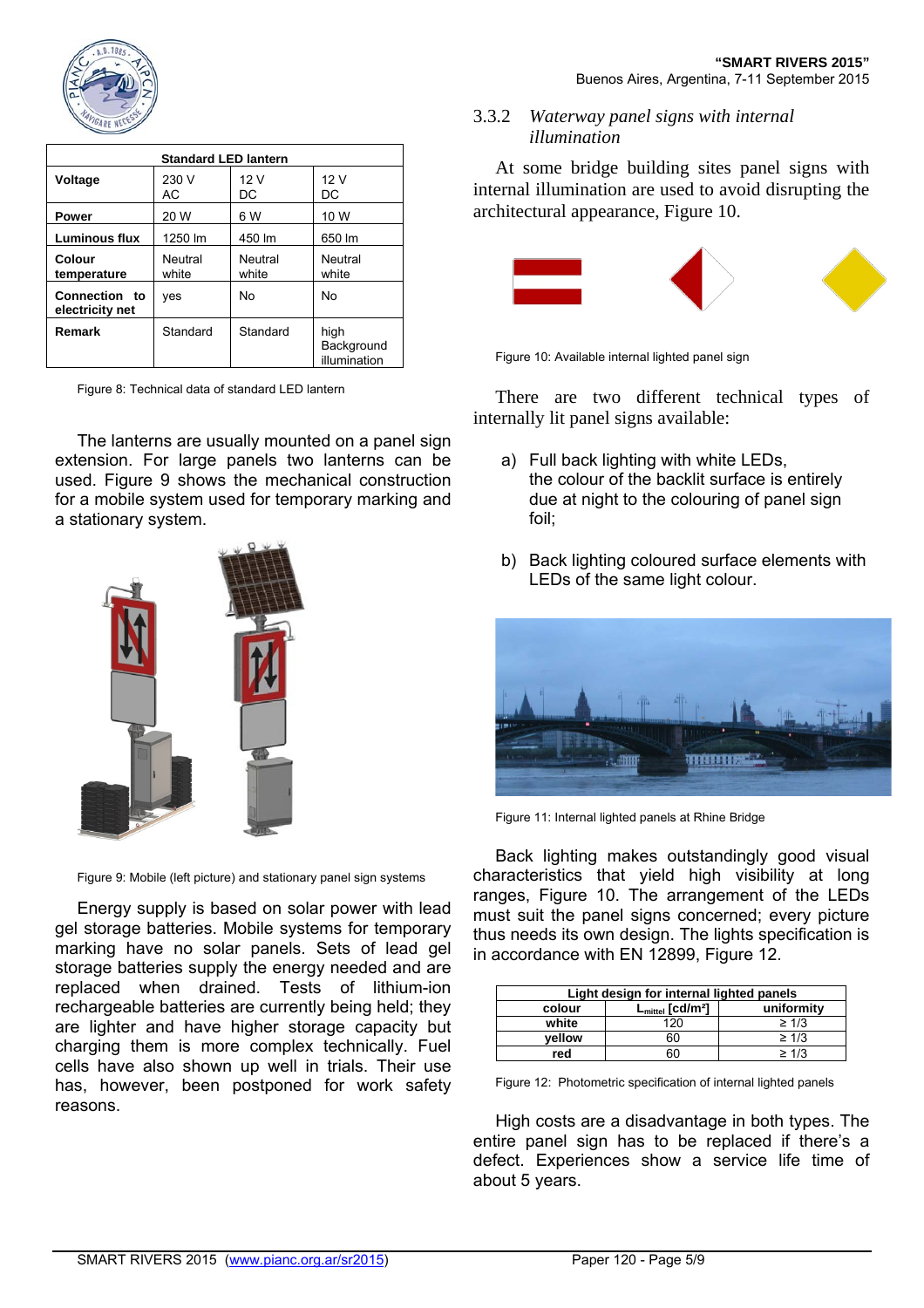

### 3.4 *Signal rafts*

Signal rafts temporarily mark danger points and obstructions on inland waterways. With the exemption of some prototypes the signals currently use lanterns and panel signs that employ propane gas as power source. In connection with the conversion of 60 rafts with regard to better operation and work safety LED-lanterns with photovoltaic power systems are envisaged. In addition four new rafts for improved transport with push boats with larger dimensions are currently built for the Rhine River, Figure 13.





Figure 13: New raft (13 m x 4 m) with signal mast and store for batteries and panel signs

The signal lanterns are aligned along the fairway. Three colours (red, green and white) can be shown for the defined directions 0° and 180° by each lantern. A total of four lanterns will be used per signal raft (two levels each side), Figure 14, 15.



Figure 14: Light sectors (view from above)



Figure 15: Raft signal lanterns with 6 lights, 3 colours

Each partial light can be controlled individually, but only one light (colour) is activated per direction. The maximum photometric light intensity is 40 cd for the red and green light colours and 80 cd for white light.

The Illumination of the panel sign in the middle of signal masts is by standard LED-lantern as used for fixed and mobile panel signs described in chapter 3.3.1. The panels displayed laterally on starboard and port side of the signal mast only serve as day mark and are hence not illuminated.

Operation of the lanterns and Illumination is done automatically by astronomical clock or dimmer switches. The signal system can be remotely controlled for testing purposes and for monitoring to record operating data such as the battery charge status.

Fuel cells can be used as an alternative to lead gel storage batteries. Electrical and mechanical interfaces for same have been prepared. Installing water current energy generators was also considered as a supplement to photo voltaic systems. However, on a number of locations along the banks current was not constant and the generator propellers were often damaged by flotsam and hence unusable.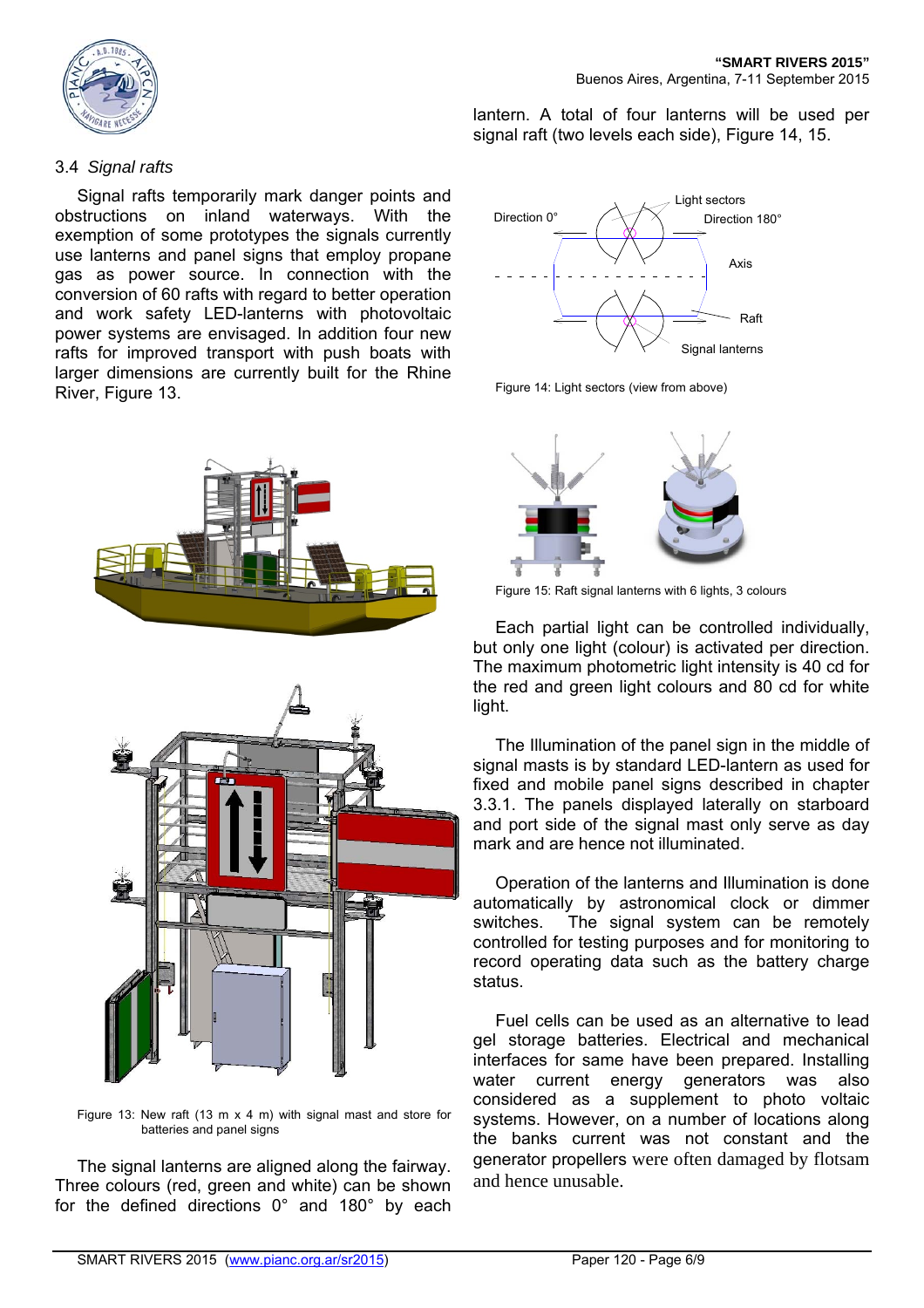

Locked steel cabinets with adequate ventilation are installed on the rafts to store four signal panels. They are so sited that the lifting device on the signal platform can be used easily and safely. Another steel cabinet for photo voltaic system storage accumulators is also installed on board.

#### 3.5 *LED signals at locks*

Light signal systems at locks using incandescent lamps with long service intervals (2000 h) are in general use today, Figure 16. For the conversion to LED-Technology a module was designed to replace the bulbs in order to make further use of the mechanical/electrical interfaces and existing housings.



Figure 16: Lock entrance signals

Optical failure detection was considered. However, a reliably failure detection was not possible. Sunlight reflected from the water's surface into the lens influenced the sensor and caused this behavior. Also marketable products have still shown this limitation. Therefore, a long service life time of five years was specified. Figure 17 shows a standard LED module that can easily be replaced. The module is designed for lock entrance and exit signals. To integrate the modules in existing control systems an interface is provided.



Figure 17: Standard lock signal with LED module

Dispersion plates (Figure 18) ensure the horizontal and vertical light distribution required for

most approaches to locks with berths and waiting areas. The luminous light intensity for entrance signals may not exceed the upper limit of 6000 cd in white or 3000 cd in green or red at day time. Saturation of red and green light makes the colours appear stronger than white of the same brightness. White light is therefore used appropriately brighter to harmonize the visual impression of signal signs consisting of white and coloured light.

The same light module is used with reduced light intensity for exit signage at locks and signal light for small locks used by sports and recreational shipping, Figure 18. To prevent dazzle and harmonize with entry signals the maximum radiated light intensity may not exceed 400 cd. Only red and green light colours are specified. The design is according to EN 12368.



Figure 18: Exit signal and dispersion plates

To prevent dazzle light intensity is cut to 20%, or alternatively in two stage night mode switching to 30% and 10% of the light intensity in daytime for both signal types. Switching can be by measuring the ambient brightness (horizontal illuminance). Alternatively brightness of the signals can be switched manually or by clocks.

## 3.6 *New concept of lock entrance marks*

Visual aids to support entering locks include daylight marks and illuminated marks for night-time use. A guideline introduce in 1976 still applies to the specifications of same. An investigation confirmed that there is a need for improvement of the existing navigational aids with regard to visual conspicuity. A technical solution for daytime and night-time marking was drafted based on theoretical considerations and visual evaluation of test structures at the Koblenz lock, Figure 19.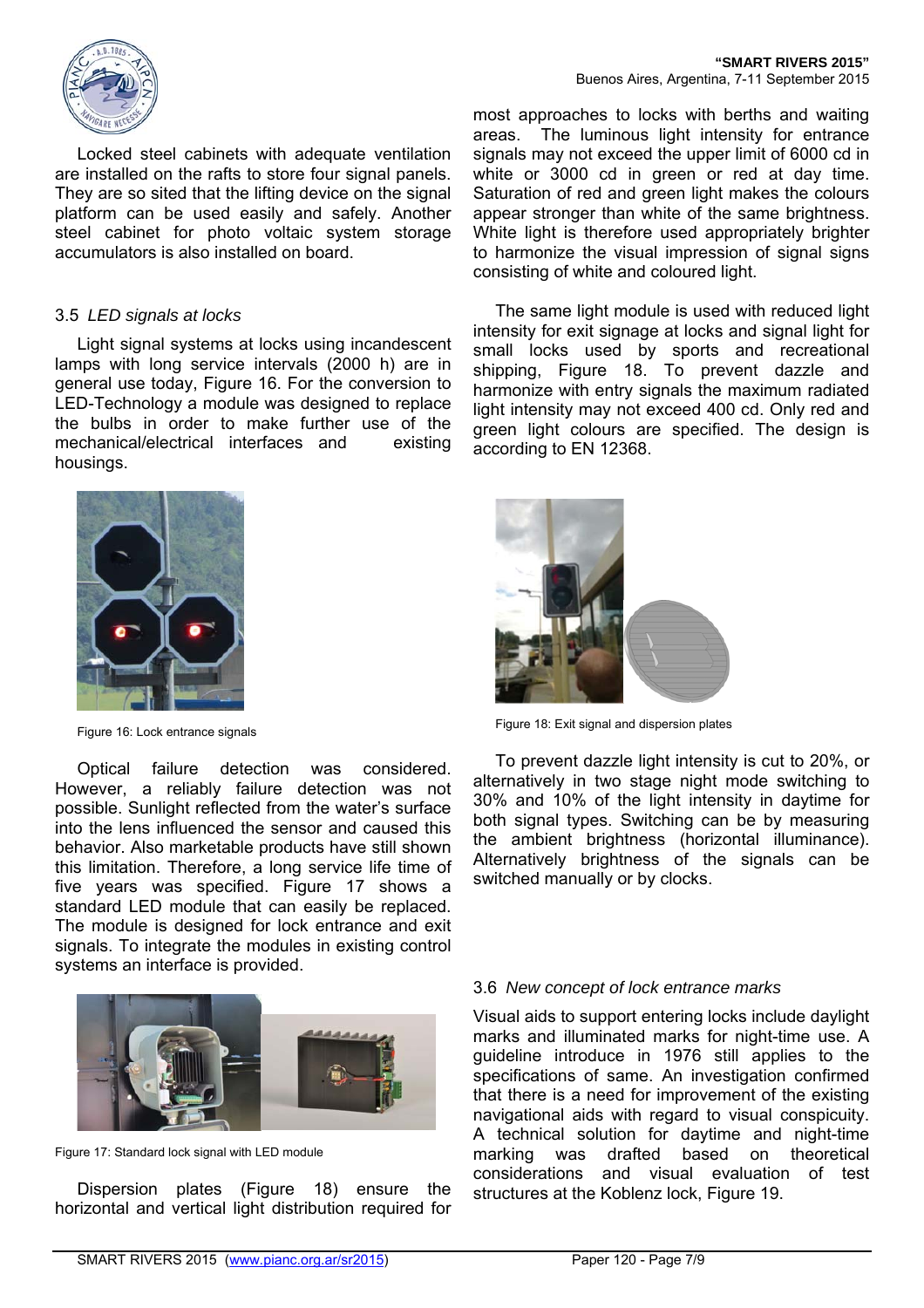



Figure 19: Test marks at Koblenz lock

Figure 20 indicates the signs for marking the lock chamber sides and if necessary the axis. The special form was chosen to ensure a good conspicuity. The technology employed is based on panels with internal illumination. This has proven itself by marking wind turbines in offshore wind farms.



Figure 20: New lock entrance marks

The LEDs are maintained in the frame of the panels and transmit light through a special lens that diverts the beam to an angle of 90 degrees to illuminate the panel surface. This yields compact design with uniform illumination. Light engineering design parameters:

- Daytime marking: yellow (RAL 1023), black (RAL 9005);
- Night time marking: yellow light colour, 30 cd/m ≤  $L_{average}$  ≤ 100 cd/m<sup>2</sup>,  $L_{min}: L_{max} \geq 1:3$ .

Yellow illuminated surfaces are better visible than white, if the lock is illuminated with white light. However, yellow light from sodium vapour lamps is still currently the standard for illuminating lock areas. Conversion to white LED light is envisaged. Two signal panel sizes will be used. For lock chamber lengths over 100 m the larger one of 1,000 mm x 1,920 mm will be used.

The principle concept is based on marking the chamber sides near to the upper and lower gate. The "double door" panels appear not to be symmetrical when viewed other than on the lock axis, Figure 21. Eight panels (4 each way) must be installed per lock chamber, Figure 22.

If the lock design makes double door marks invisible at nautically relevant distances, e.g. at high locks or locks at which signal panels are obscured by the lock structure, a mid-mark should be used.



Figure 21: Principle of entrance marks



Figure 22: Location of door marks

The concept is currently being tested at selected locks. In addition the ship simulator of BAW, Federal Waterways Research Institute is being used for further assessments. A formal introduction by the end of 2015 is now envisaged after evaluation of the trials.

## 4 SUMMARY

Despite the growing use of modern technical systems, i.e. AIS, Inland ECDIS with satellite navigation (GNSS) and radar etc. visual aids to navigation (AtoN) are still further important for ensuring a save navigation. With the use of LED Technology the performance of visual AtoNs can be improved. A key element of ensuring a good performance is to have appropriate specifications and standards that must consider the benefits and the limitations of this technology. However,